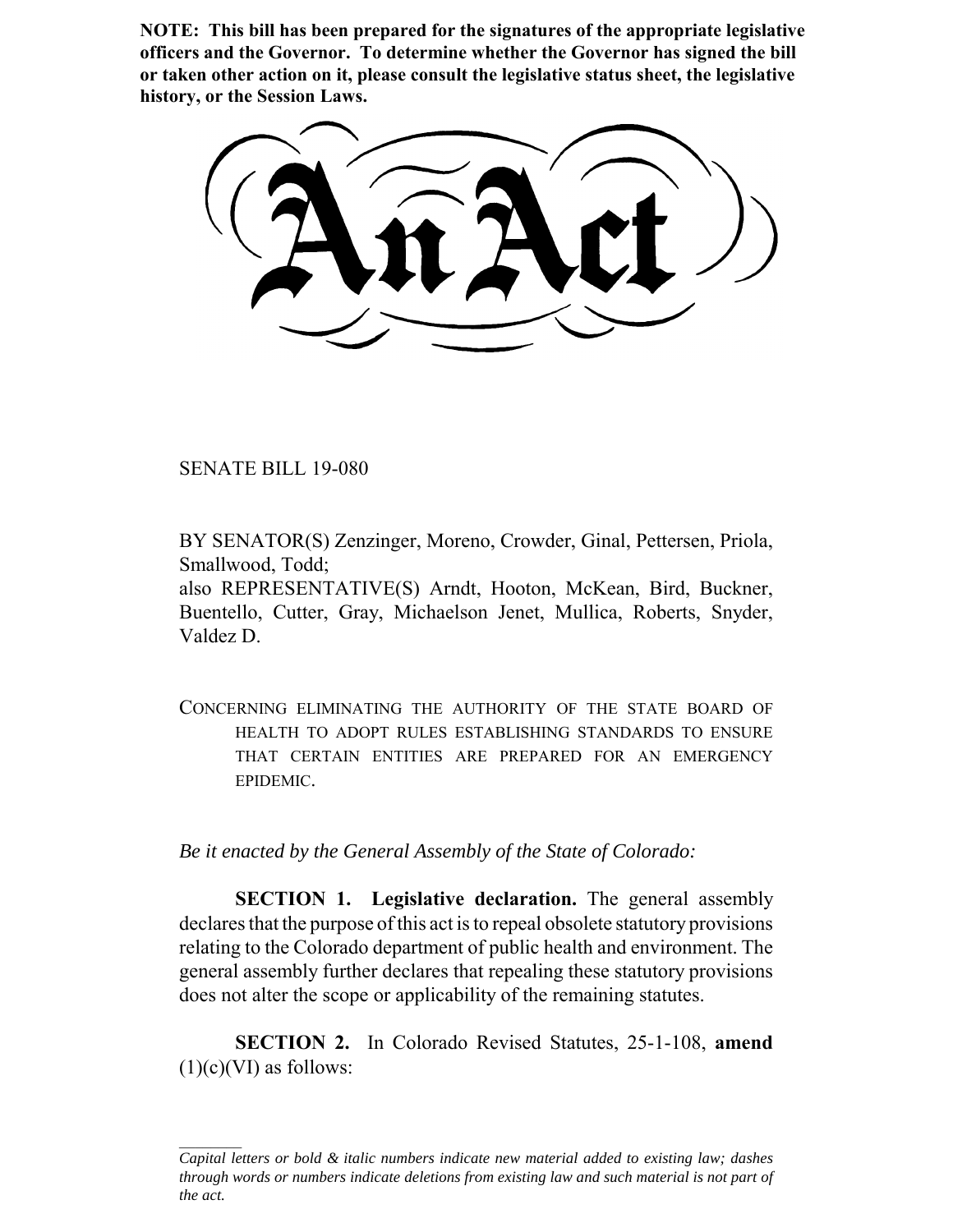**25-1-108. Powers and duties of state board of health.** (1) In addition to all other powers and duties conferred and imposed upon the state board of health by the provisions of this part 1, the board has the following specific powers and duties:

(c) (VI) To adopt rules and to establish such standards as the board may deem necessary or proper to assure that hospitals; other acute care facilities; county, district, and municipal public health agencies; AND trauma centers area trauma advisory councils, and managed care organizations are prepared for an emergency epidemic, as defined in section 24-33.5-703 (4), C.R.S., that is declared to be a disaster emergency, including the immediate investigation of any case of a suspected emergency epidemic.

**SECTION 3. Act subject to petition - effective date.** This act takes effect at 12:01 a.m. on the day following the expiration of the ninety-day period after final adjournment of the general assembly (August 2, 2019, if adjournment sine die is on May 3, 2019); except that, if a referendum petition is filed pursuant to section 1 (3) of article V of the state constitution against this act or an item, section, or part of this act within such period, then the act, item, section, or part will not take effect unless